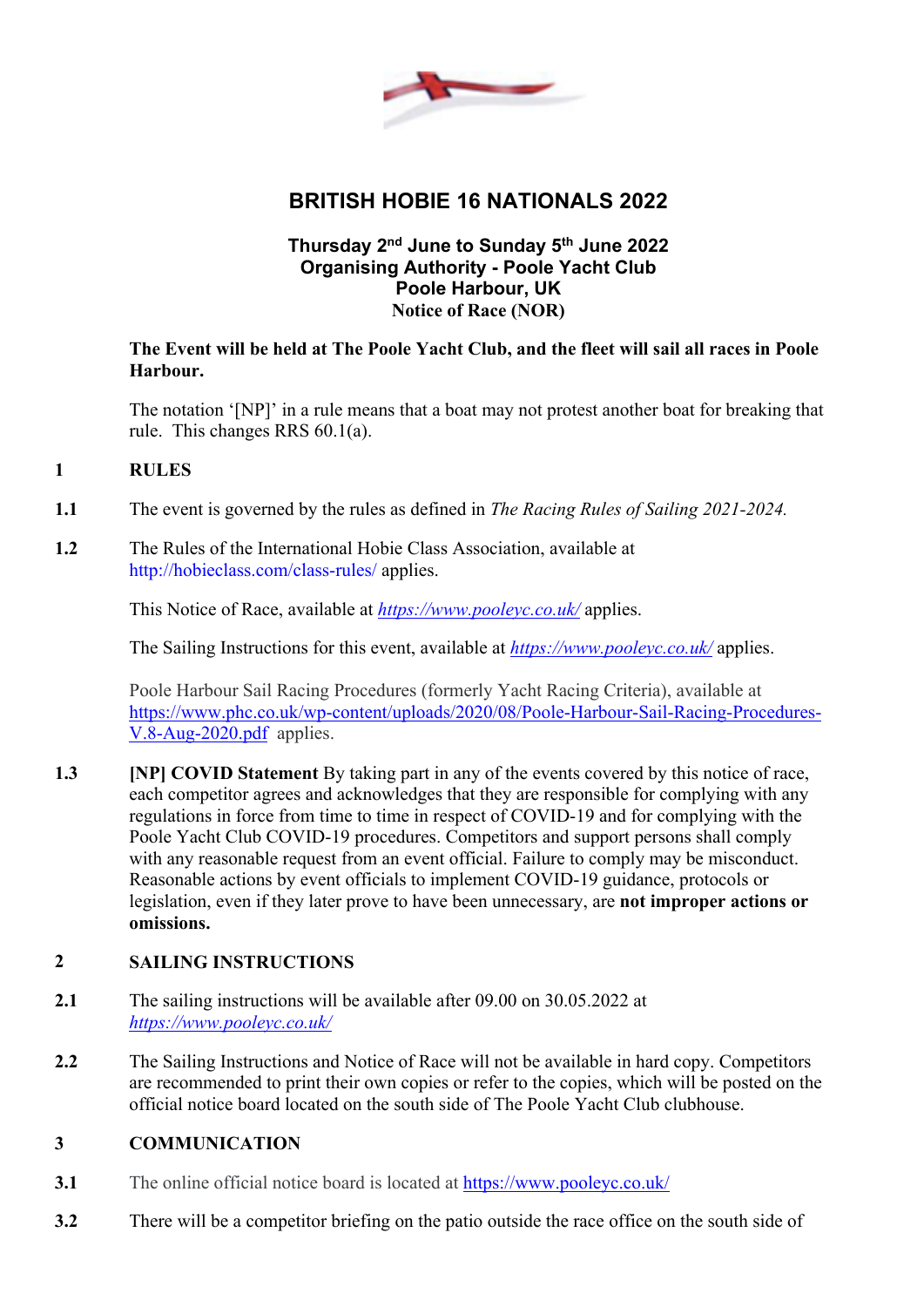the patio at 10:30 on Thursday 2nd June 2022.

**3.3** [DP] From the first warning signal until the end of the last race of the day, except in an emergency, a boat shall not make voice or data transmissions and shall not receive voice or data communication that is not available to all boats.

# **4 ELIGIBILITY AND ENTRY**

- **4.1** The event is open to all Hobie 16s conforming to the IHCA rules.
- **4.2** Eligible boats may enter by registering online by following the link at: https://hobiecatcentre.co.uk/hobie-16-nationals-2022/
- **4.3** Competitors who are under 18 before and including the last date of the event must have a declaration form completed by their parent or guardian before they will be allowed to compete. The parental declaration form is part of the entry form.
- **4.4** To be considered an entry in the event, a boat shall complete all registration requirements and pay all fees.
- **4.5** Late entries will be accepted at the sole discretion of the Organising Authority.
- **4.6** No restriction on number of entries is envisaged for this class
- **4.7** By entering the event competitors become temporary members of Poole YC and therefore subject to club rules for the duration of the event. Club rules are available at: https://www.pooleyc.co.uk/ in the Member's handbook under "Membership".

# **5 FEES**

**5.1** Entry fees per boat are as follows:

| Class                           | Per boat |
|---------------------------------|----------|
| Hobie 16                        | £160     |
| Youth (both<br>$crew < 18yrs$ ) | £125     |

# **5.2** Entry fee includes:

- All racing for the 4 day event. (Including optional Saturday fun round the island race)
- Friday Night Party with Live Band.
- Membership for helm and crew of the BHCCA and the EHCA

T-shirts, hoodies and evening meals are not included in the event registration fee and can be purchased separately through the registration website - Race Nation.

# **6 CANCELLATION**

- **6.1** The Organising Authority may cancel the event and reject or cancel entries at its absolute discretion, subject to RRS 76.
- **6.2** Should the Organising Authority cancel the event or reject an entry they shall refund the entry fee in full, less any unrecoverable costs of the Organising Authority.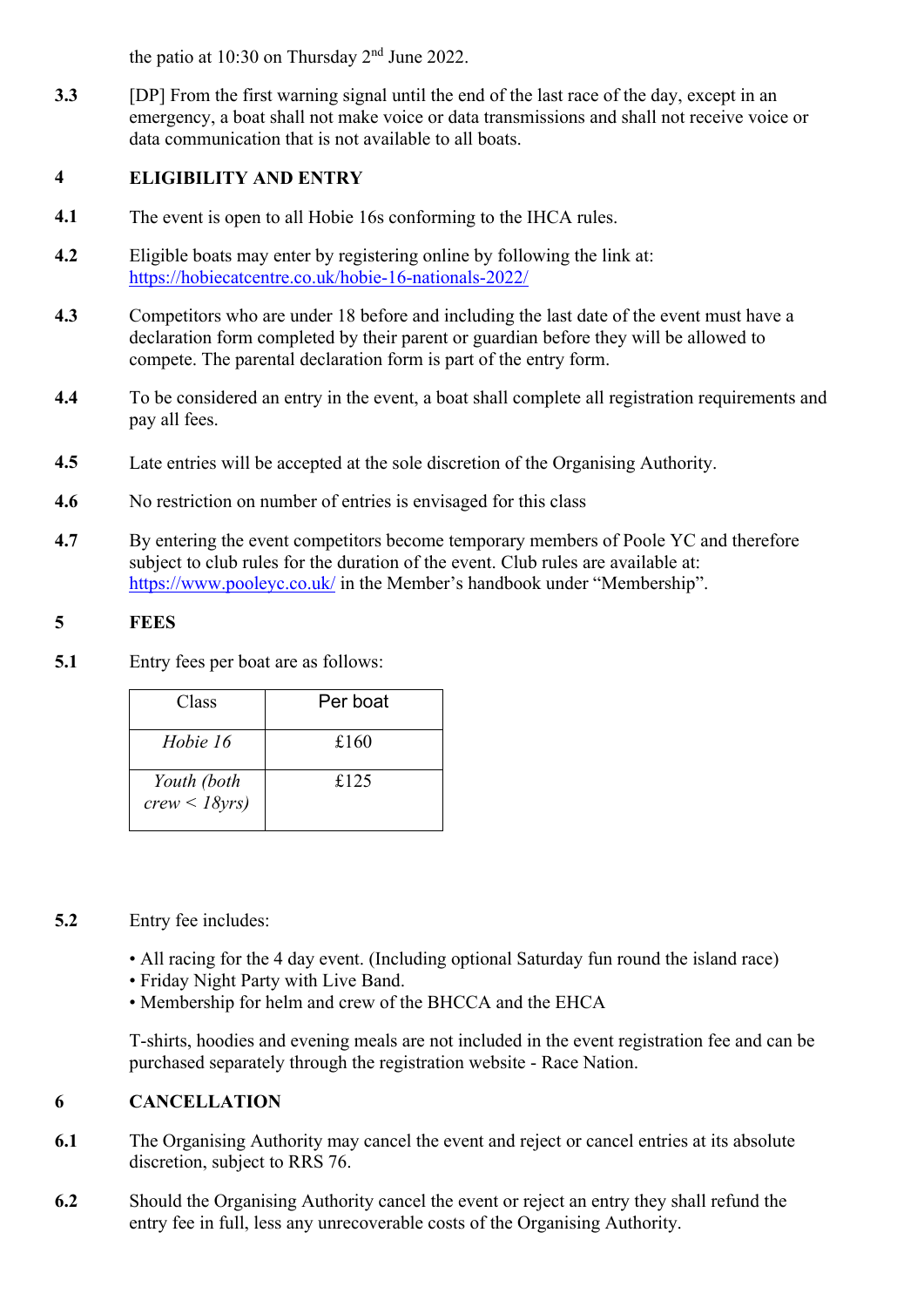### **6.3** Covid-19 refunds

a. If a competitor needs to cancel due to a requirement to self-isolate or

b. If due to tighter Government Covid-19 restrictions or adverse weather conditions, the event is cancelled

then it will be planned to provide a full refund (however this may be less any unrecoverable costs of the Organising Authority).

#### **7 ADVERTISING**

**7.1** Boats may be required to display advertising chosen and supplied by the organizing authority.

#### **8 SCHEDULE**

**8.1** Registration will be done online to assist with social distancing at the event. However, there will be a registration desk at the following time to handle queries and crew weight measurement:

| Date                        | From |  |
|-----------------------------|------|--|
| Thursday $2^{nd}$ June 2022 |      |  |

**8.2** Equipment inspection and event measurement: Boats may be requested for inspection for measurement at any time from: from 17:00 Wednesday 1<sup>st</sup> June 2022 until 90min after the finish of the last race of the series.

Crew weights and any additional weights to meet class rules will be measured at registration at the times above. Crew weights may be measured through the course of the regatta. **8.3** Dates and number of races:

- 1. Scheduled for 1 session per day. Back-to-back races with a maximum of 5 races per session.
- 2. Maximum of 14 races for the series
- **8.4** The scheduled time of the warning signal for each day is:

| Date                                    | Warning signal for<br>first race | Last Warning Signal<br>Not after |
|-----------------------------------------|----------------------------------|----------------------------------|
| $2nd$ June 2022                         | Not before 11:55                 |                                  |
|                                         |                                  |                                  |
| $3rd$ June 2022                         | Not before 10.55                 |                                  |
| $4th$ June                              | Not before 10.55                 |                                  |
| If needed for additional races          |                                  |                                  |
| that have not taken place on the        |                                  |                                  |
| $2nd$ and $3rd$                         |                                  |                                  |
| Intention to race will be posted        |                                  |                                  |
| by $20:00$ the day prior.               |                                  |                                  |
| 4 <sup>th</sup> June 2022 (Optional fun | Not before 12.55                 |                                  |
| race)                                   |                                  |                                  |
| $5th$ June                              | Not before 10:55                 | Not After 14:55                  |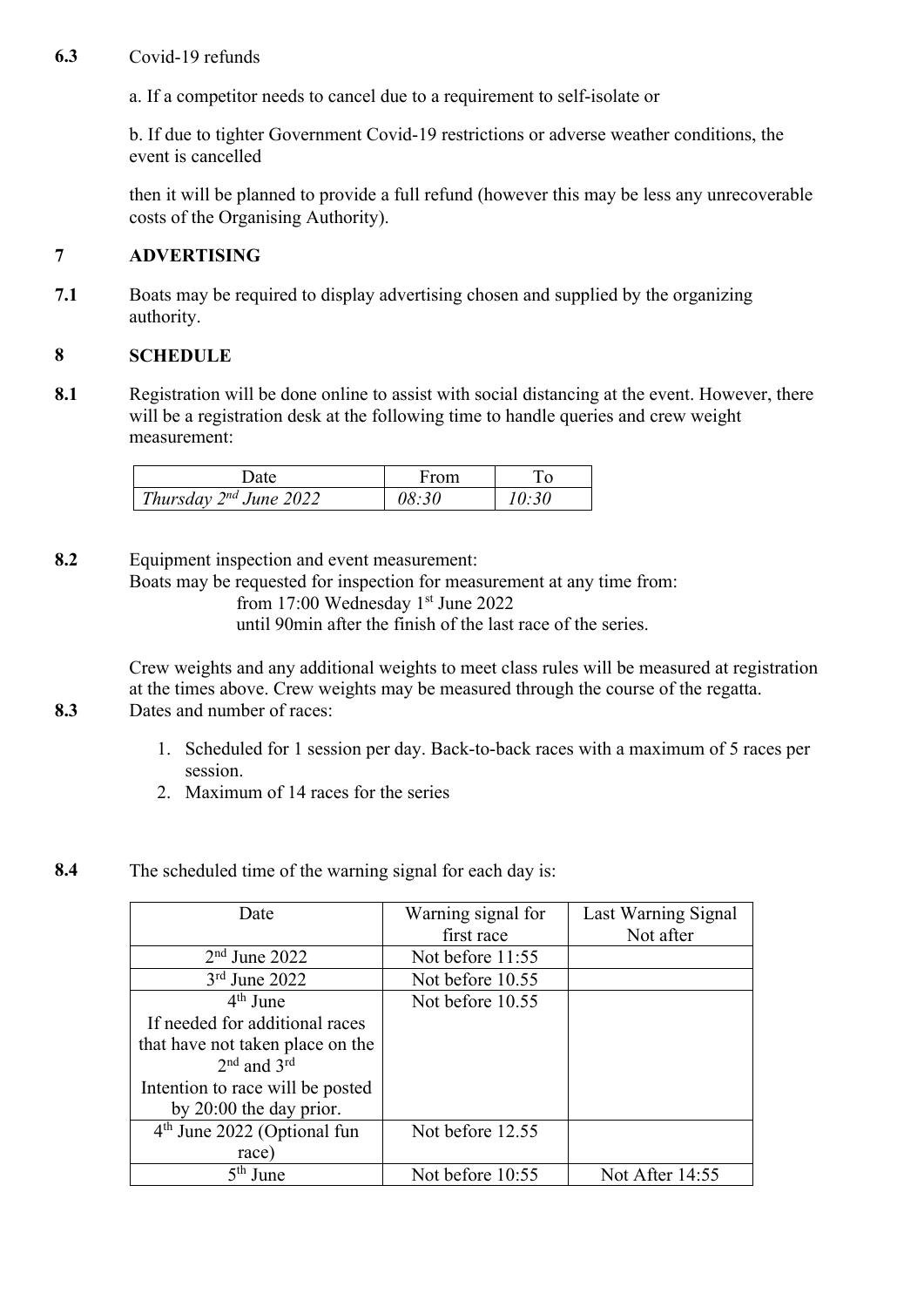# **9 EQUIPMENT INSPECTION**

- **9.1** Boats shall comply with RRS 78.1
- **9.2** [DP] A boat or equipment may be inspected at any time for compliance with the class rules and sailing instructions. On the water, a boat can be instructed by a race committee equipment inspector or measurer to proceed immediately to a designated area for inspection.

# **11 VENUE**

- **11.1** NoR Addendum A shows the plan of the event venue.
- **11.2** NoR Addendum B shows the location of the racing areas Area A to the west of Brownsea Island and south of the Poole Yacht Club in what is known as the Top Triangle of Poole Harbour and Area B outside of Poole Harbour

Area B will be sailed subject to conditions and intention to sail this course will be posted by 20:00 the day prior.

# **12 COURSES**

**12.1** The courses will be as per International Hobie Class Association standard course and will be as described in the Sailing Instructions.

# **13 PENALTY SYSTEM**

- **13.1** RRS 44.1 is changed so that only One Turn Penalty, including one tack and one gybe, is required.
- **13.2** The IHCA Class Penalty Rule Policy will be utilised: http://hobieclass.com/class-rules/

# **14 SCORING**

- **14.1** The scoring system in Appendix A of the RRS shall apply.
- 14.2 One race is required to be completed to constitute a series.
- **14.3** (a) When fewer than 4 races have been completed, a boat's series score will be the total of her race scores.

(b) When 4 or more races have been completed, a boat's series score will be the total of her race scores excluding her worst score.

(c) When 10 or more races have been completed, a boat's series score will be the total of her race scores excluding her 2 worst scores.

(d) The intention is to complete a maximum of 14 races.

# **15 SUPPORT PERSON VESSELS**

**15.1** [DP] Support person vessels may be marked with a coloured flag provided by the Organising Authority.

# **16 BERTHING**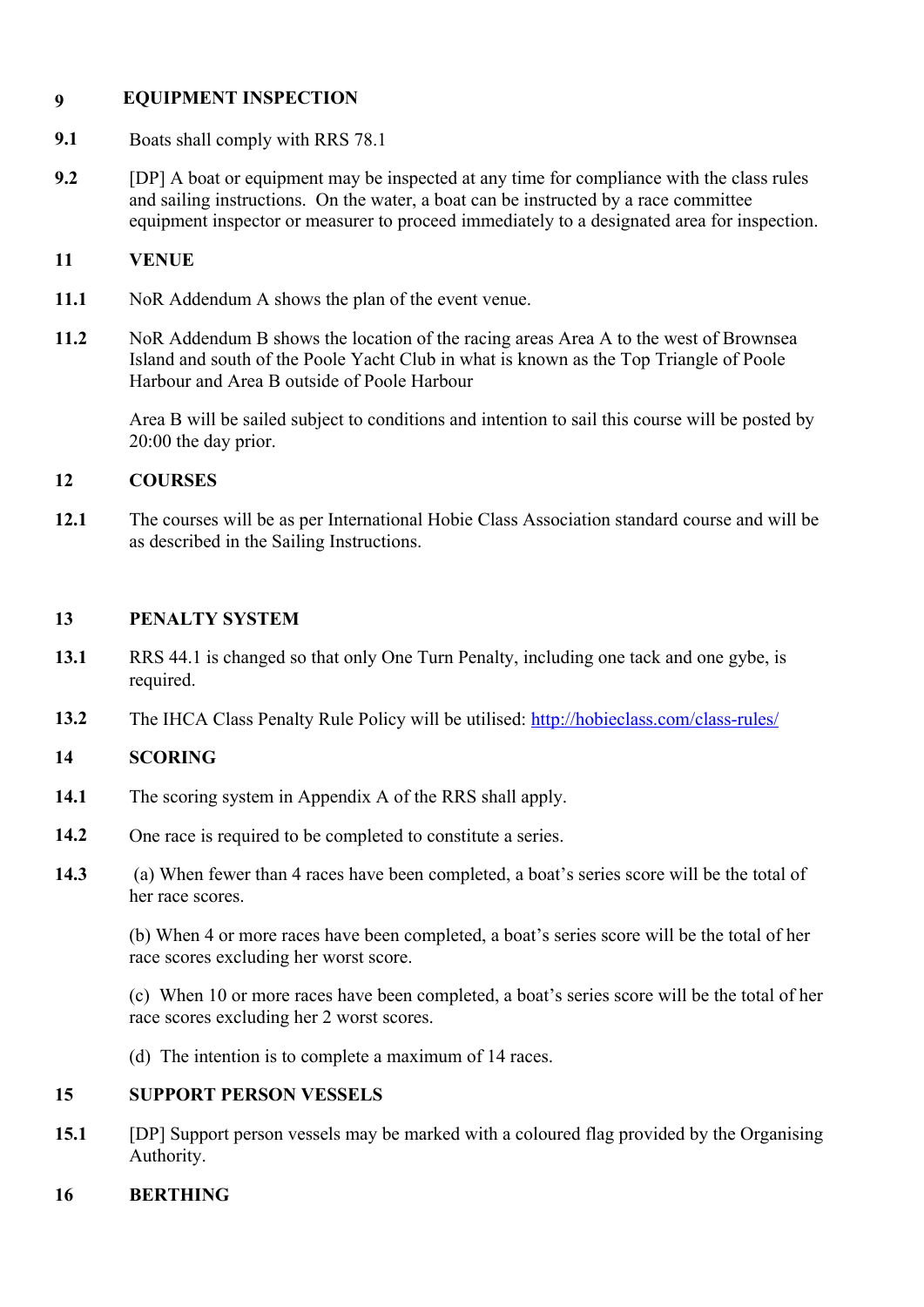**16.1** [DP] Boats shall be kept in their assigned places while in the boat park.

# **17 DATA PROTECTION**

**17.1** Any data you provide will be securely stored and used to run the event.

# **18 RISK STATEMENT**

**18.1** RRS 3 states: 'The responsibility for a boat's decision to participate in a race or to continue to race is hers alone.' By participating in this event each competitor agrees and acknowledges that sailing is a potentially dangerous activity with inherent risks. These risks include strong winds and rough seas, sudden changes in weather, failure of equipment, boat handling errors, poor seamanship by other boats, loss of balance on an unstable platform and fatigue resulting in increased risk of injury. **Inherent in the sport of sailing is the risk of permanent, catastrophic injury or death by drowning, trauma, hypothermia or other causes.**

With any organised event, there is a risk of Covid-19 transmission. You will be required to observe all Covid-19 regulations that are in place at the time. It is not appropriate to set these out in advance as they may change.

# **19 INSURANCE**

**19.1** Each participating boat shall be insured with valid third-party liability insurance with a minimum cover of £3,000,000 per incident or the equivalent.

# **19 PRIZES**

19.1 Prizes will be awarded to the helm and crew of the 1<sup>st</sup>, 2<sup>nd</sup> and 3<sup>rd</sup> placed boats. Other prizes may be awarded at the discretion of the organising authority.

# **END OF NOTICE OF RACE**

#### **20 FURTHER INFORMATION**

**20.1** Further information about the Club and the area can be found on the "visitors" page of The Poole Yacht Club website https://www.pooleyc.co.uk/; for further information including to book access for support craft or **overnight stays for caravan and camper vans** please contact the office at The Poole Yacht Club [01202 672687].

Contact details:

britishhobieclass@gmail.com